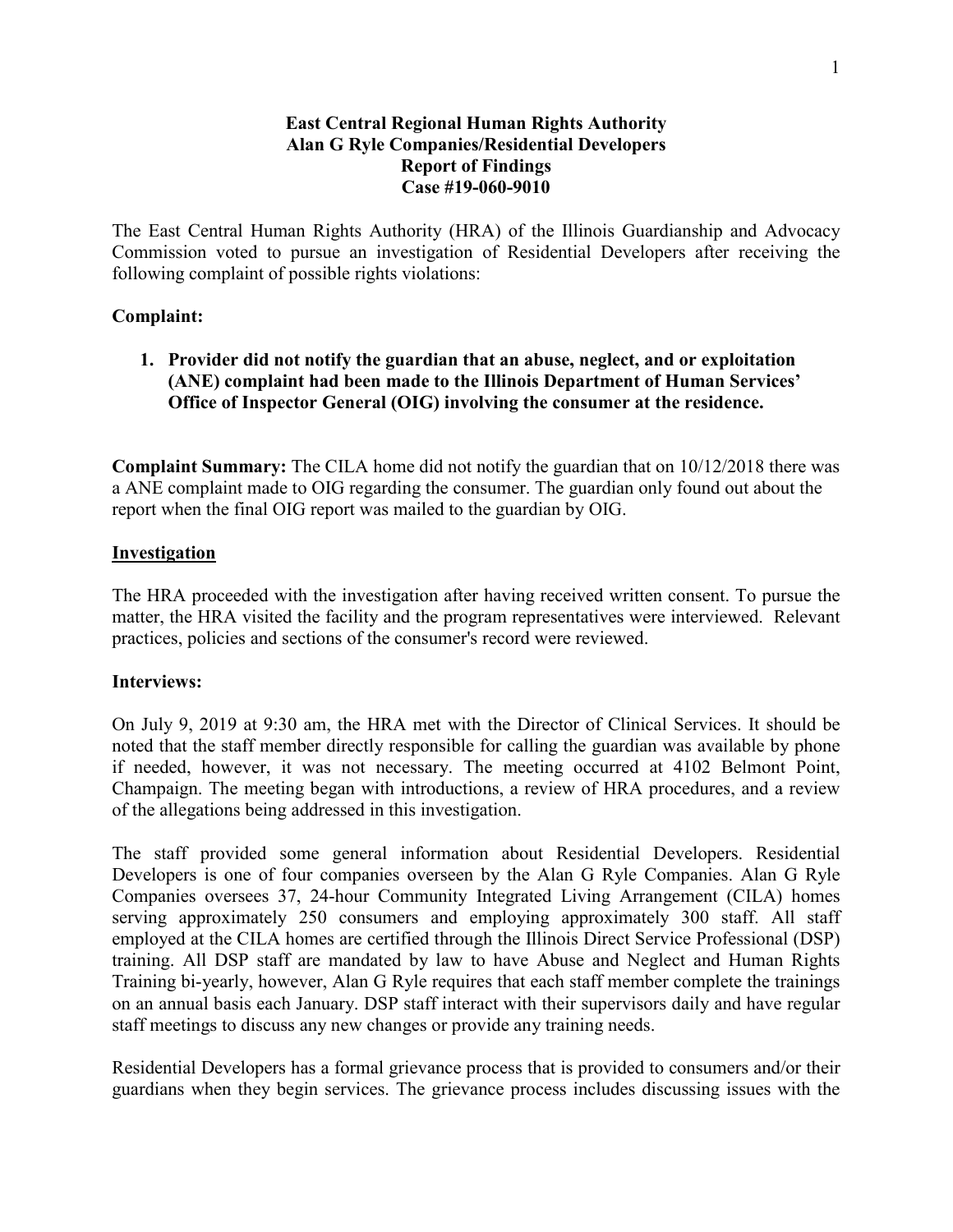DSP, the supervisor, management, and reviews by the internal Human Rights Committee if needed. Staff reported that there have been no complaints or grievances filed involving this consumer and/or this incident.

Staff stated that it is the agency policy to notify a guardian of a possible abuse, neglect, or exploitation incident as soon as they are aware that it may have occurred. Every incident is documented on an incident report form that includes a checklist which documents guardian notification with the date and time that the notification was made. Typically, notification occurs by phone because this is the quickest way to make contact. Occasionally when a guardian cannot be reached by phone a, a notification may be mailed. The call to the guardian is made by the DSP that is completing the incident report.

In this case, the consumer was involved in a suspected ANE incident on 10/13/18. The DSP on call was completing the required incident report and made 2 calls to the guardian's telephone number (leaving messages each time). Since the incident occurred after hours, the DSP also contacted the after-hours on-call number and notified the staff who answered that there was a possible ANE incident involving the consumer and that the Office of Inspector General had been contacted. Staff noted that since they had made two calls to the guardian and then again to the after-hours staff, they did not feel that written notification was needed. Staff reviewed the incident report for 10/13/18 with the HRA. The report reviews the incident and includes date and time that the guardian was called. Staff also reviewed the telephone call logs showing that the DSP called the guardian's number twice on  $10/13/18$  and then later that day called the afterhours number.

After an ANE report is made and the guardian has been notified, it becomes the responsibility of the investigative body (in this case OIG) to update the guardian on the progress of the investigation. The consumer's Residential Developer records indicated that letters were sent out by OIG in February letting the agency know the results of the investigation.

### **Records Reviews:**

Residential Developers provided the HRA with the following records:

An incident report dated 10/13/18 described the incident, staff response to the incident, and documented that OIG was contacted at 9:30am and the guardian was called at 10:00am. The incident report also had sections for injury, nurse recommendations, needed follow up, and outcome/adverse reactions. Each of these sections was appropriately completed for the incident.

Wireless billing records for 10/13/18 showed a call to the guardian's telephone number at 10:01am, at 10:23am, and a call to the after-hours number at 10:24am lasting 4 minutes.

Consumer face sheets and the discovery tool indicated that the consumer's guardian's contact information was all correct and readily available to the staff making the report.

Alan G Ryle policy titled "Abuse and Neglect Policy" states in section C: "After OIG notifies the Alan G. Ryle Companies' OIG Liaison that an allegation of abuse or neglect has been received,